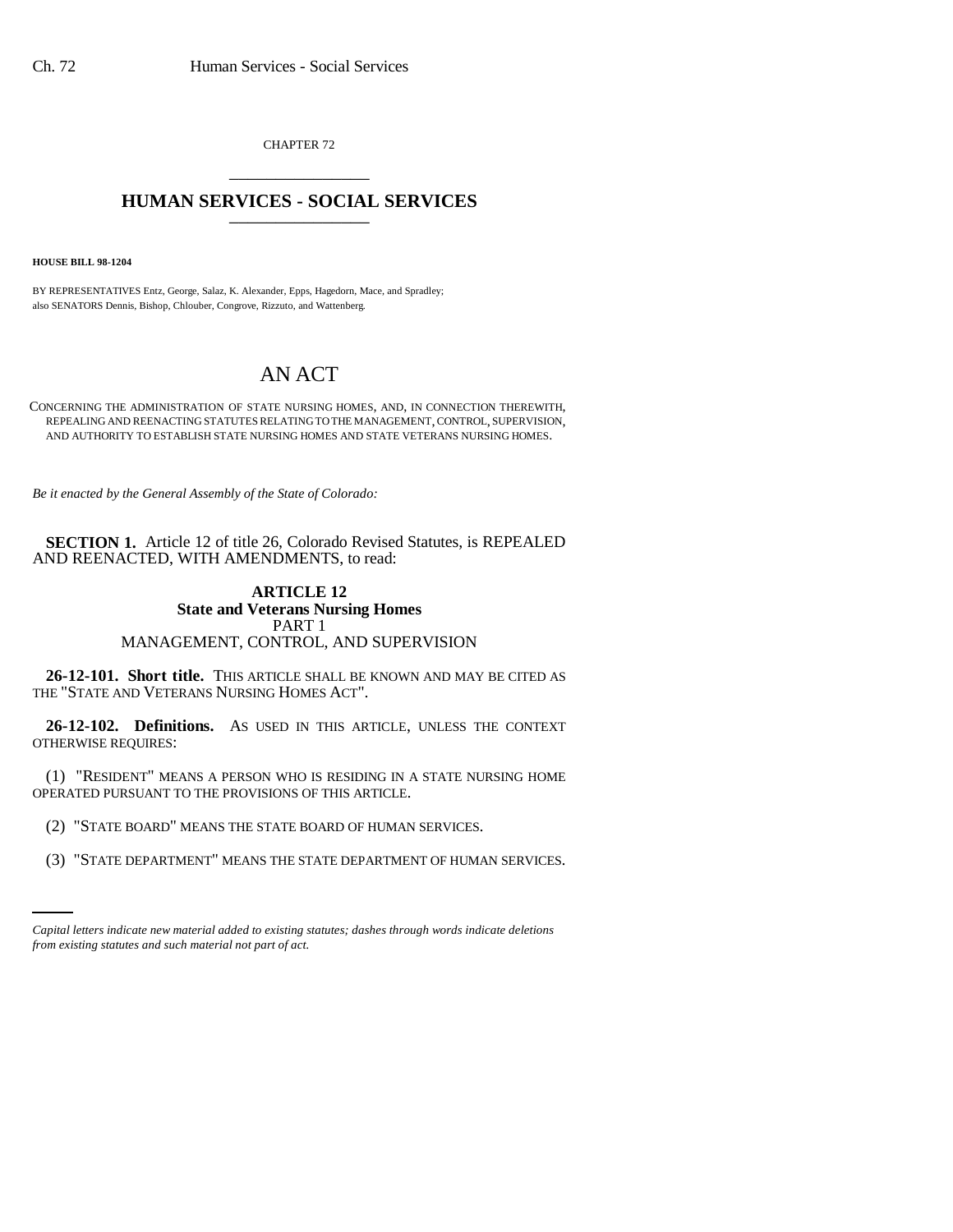(4) "STATE NURSING HOME" MEANS ANY STATE NURSING HOME OR ANY STATE VETERANS NURSING HOME AND ALL PROGRAMS OPERATED BY SUCH STATE NURSING HOME OR STATE VETERANS NURSING HOME, INCLUDING DOMICILIARY SERVICES, DAY CARE, AND OTHER FACILITY PROGRAMS.

(5) "STATE VETERANS NURSING HOME" MEANS A STATE NURSING HOME THAT HAS BEEN DESIGNED AND CONSTRUCTED SO AS TO QUALIFY FOR FEDERAL FUNDS UNDER THE PROVISIONS OF FEDERAL PUBLIC LAW 88-450, AS AMENDED, AND THAT IS OPERATED SO AS TO QUALIFY FOR PER DIEM PAYMENTS FROM THE UNITED STATES VETERANS ADMINISTRATION UNDER THE PROVISIONS OF 38 U.S.C. SEC. 641.

**26-12-103. State board duties - rulemaking.** THE STATE BOARD SHALL ADOPT RULES FOR THE MANAGEMENT, CONTROL, AND SUPERVISION OF THE STATE NURSING HOMES OPERATED PURSUANT TO THE PROVISIONS OF THIS ARTICLE.

**26-12-104. Eligibility for care.** (1) A PERSON SHALL BE CONSIDERED FOR ADMISSION TO ANY STATE NURSING HOME IF HE OR SHE MEETS THE ELIGIBILITY REQUIREMENTS PRESCRIBED IN STATE AND FEDERAL REGULATIONS.

(2) AFTER ADMISSION, A RESIDENT SHALL BE SUBJECT TO PERIODIC REVIEW AS TO FINANCIAL STATUS, NEED FOR CONTINUING MEDICAL INSTITUTIONAL CARE, AND OTHER ELIGIBILITY FACTORS.

(3) A RESIDENT MAY BE TRANSFERRED OR DISCHARGED FOR CAUSE IN ACCORDANCE WITH FEDERAL REGULATIONS.

**26-12-105. Application for admission - preference.** (1) ANY PERSON MAY APPLY FOR ADMISSION TO ANY STATE NURSING HOME IN THE MANNER PRESCRIBED BY RULES OF THE STATE BOARD.

(2) ALL APPLICATIONS SHALL BE VOLUNTARY, AND ANY PERSON ADMITTED TO A STATE NURSING HOME SHALL HAVE THE RIGHT TO LEAVE THE STATE NURSING HOME AT ANY TIME HE OR SHE CHOOSES.

(3) A STATE NURSING HOME SHALL REVIEW ALL APPLICATIONS FOR ADMISSION WITH REASONABLE PROMPTNESS.

(4) IF THE NUMBER OF ELIGIBLE APPLICANTS EXCEEDS THE AVAILABLE FACILITIES IN A STATE NURSING HOME, THE STATE NURSING HOME SHALL GIVE PREFERENCE IN ADMISSION TO PERSONS WHOSE NEEDS ARE GREATEST UNDER STANDARDS ESTABLISHED IN STATE AND FEDERAL REGULATIONS.

**26-12-106. Vacancies - additional admissions.** IN THE EVENT THAT VACANCIES OCCUR IN A STATE NURSING HOME AND THERE ARE NO APPLICATIONS FOR ADMISSION FROM PERSONS ELIGIBLE UNDER SECTION 26-12-104, THE STATE NURSING HOME SHALL BE OPEN FOR TEMPORARY OCCUPANCY TO ANY PERSON BASED ON THE PERSON'S NEED FOR MEDICAL CARE AND ABILITY TO PAY FOR SERVICES IN ACCORDANCE WITH THE RULES OF THE STATE BOARD.

**26-12-107. Standards - management.** (1) EACH STATE NURSING HOME SHALL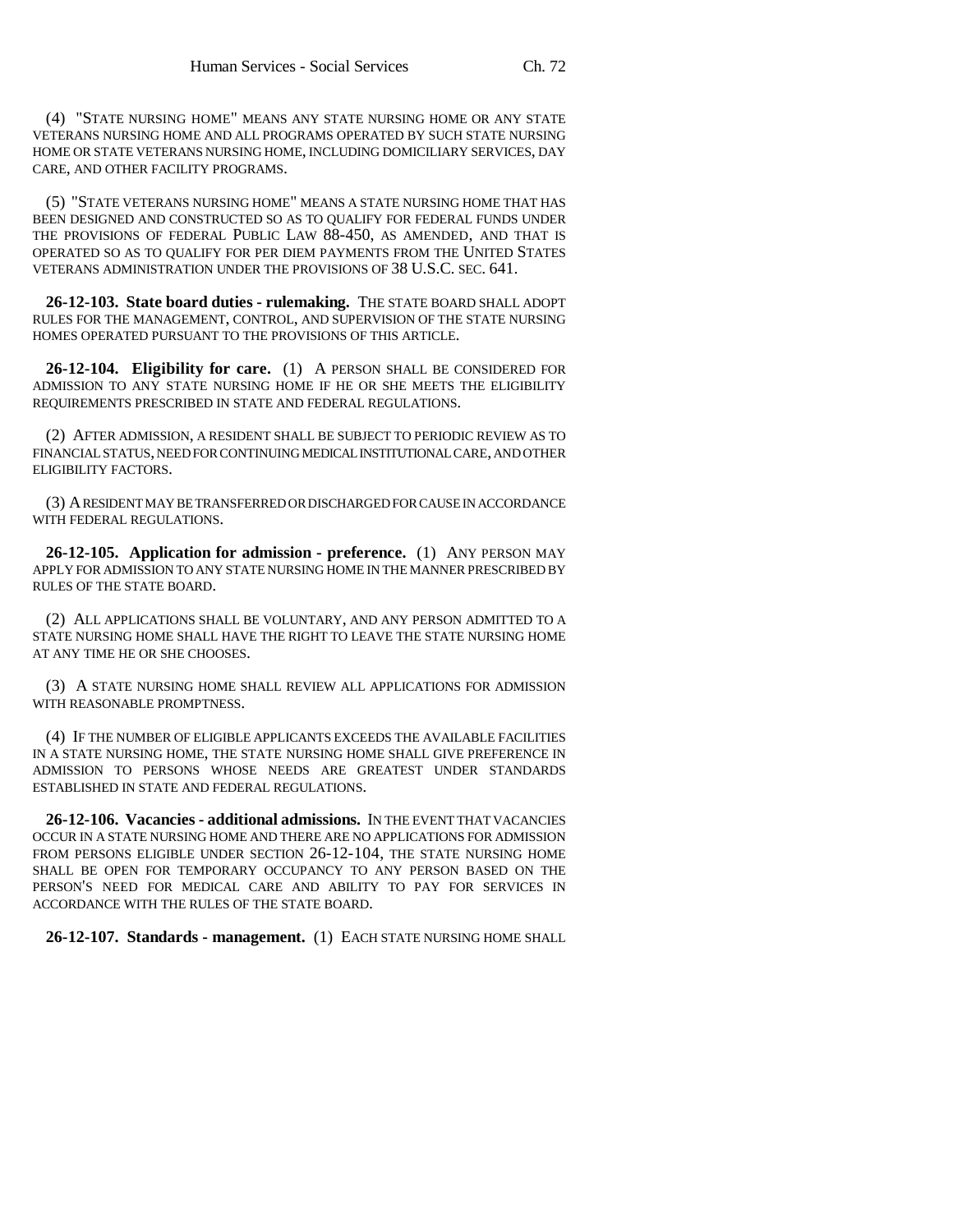BE OPERATED AND MAINTAINED UNDER STANDARDS ESTABLISHED BY THE DEPARTMENT OF PUBLIC HEALTH AND ENVIRONMENT.

- (2) EACH STATE NURSING HOME SHALL HAVE:
- (a) A NURSING HOME ADMINISTRATOR; AND

(b) SUCH ADDITIONAL EMPLOYEES, INCLUDING MEDICAL AND NURSING PERSONNEL, AS MAY BE REQUIRED TO PROVIDE NURSING HOME SERVICES FOR WHICH THE STATE NURSING HOME WAS LICENSED.

(3) ALL STATE NURSING HOMES SHALL BE MANAGED AS A GROUP BY THE STATE DEPARTMENT, UNLESS THE STATE DEPARTMENT CONTRACTS FOR THE MANAGEMENT OF A STATE NURSING HOME IN ACCORDANCE WITH SECTION 26-12-119.

**26-12-108. Payments for care - funds - annual report - collections for charges - central fund for state nursing homes created.** (1) (a) THE STATE DEPARTMENT SHALL ESTABLISH RATES FOR THE CARE OF RESIDENTS, WHICH RATES SHALL BE AS NEARLY EQUAL TO THE COST OF OPERATION AND MAINTENANCE OF THE STATE NURSING HOMES AS PRACTICABLE. PAYMENTS SHALL BE MADE TO THE STATE DEPARTMENT UNLESS OTHERWISE PROVIDED PURSUANT TO A CONTRACT ENTERED INTO IN ACCORDANCE WITH SECTION 26-12-119. THE STATE DEPARTMENT SHALL DEPOSIT SUCH PAYMENTS TOGETHER WITH ANY OTHER MONEYS RECEIVED FROM ANY SOURCE FOR THE OPERATION AND MAINTENANCE OF THE STATE NURSING HOMES, WITH THE STATE TREASURER, WHO SHALL CREDIT ALL SUCH MONEYS TO THE CENTRAL FUND FOR STATE NURSING HOMES, REFERRED TO IN THIS ARTICLE AS THE "CENTRAL FUND", WHICH FUND IS HEREBY CREATED.

(b) (I) THE STATE DEPARTMENT IS AUTHORIZED TO EXPEND MONEYS OUT OF THE CENTRAL FUND FOR THE DIRECT AND INDIRECT COSTS INCURRED BY THE STATE DEPARTMENT FOR THE OPERATION AND ADMINISTRATION OF THE STATE NURSING HOMES AND FOR CAPITAL CONSTRUCTION IN CONNECTION WITH SUCH STATE NURSING HOMES. SUCH EXPENDITURES SHALL NOT REQUIRE AN APPROPRIATION BY THE GENERAL ASSEMBLY BUT SHALL BE LIMITED TO AMOUNTS IN THE CENTRAL FUND.

(II) ALL REQUESTS FOR CAPITAL CONSTRUCTION SUBMITTED BY THE STATE DEPARTMENT SHALL BE CONSIDERED BY THE CAPITAL DEVELOPMENT COMMITTEE PURSUANT TO SECTION 2-3-1304, C.R.S.

(III) ALL INTEREST DERIVED FROM THE DEPOSIT AND INVESTMENT OF MONEYS IN THE CENTRAL FUND SHALL BE CREDITED TO SUCH FUND. AT THE END OF ANY FISCAL YEAR, ALL UNEXPENDED AND UNENCUMBERED MONEYS IN THE CENTRAL FUND SHALL REMAIN THEREIN AND SHALL NOT BE CREDITED OR TRANSFERRED TO THE GENERAL FUND OR ANY OTHER FUND.

(c) THE STATE DEPARTMENT SHALL PREPARE AND SUBMIT TO THE GENERAL ASSEMBLY AN ANNUAL REPORT DETAILING THE FINANCIAL STATUS OF EACH OF THE STATE NURSING HOMES. THIS REPORT SHALL ALSO IDENTIFY WHICH OF THE STATE NURSING HOMES ADMINISTERED PURSUANT TO THE PROVISIONS OF THIS ARTICLE ARE OWNED BY THE STATE BUT OPERATED UNDER CONTRACT BY ANOTHER ENTITY.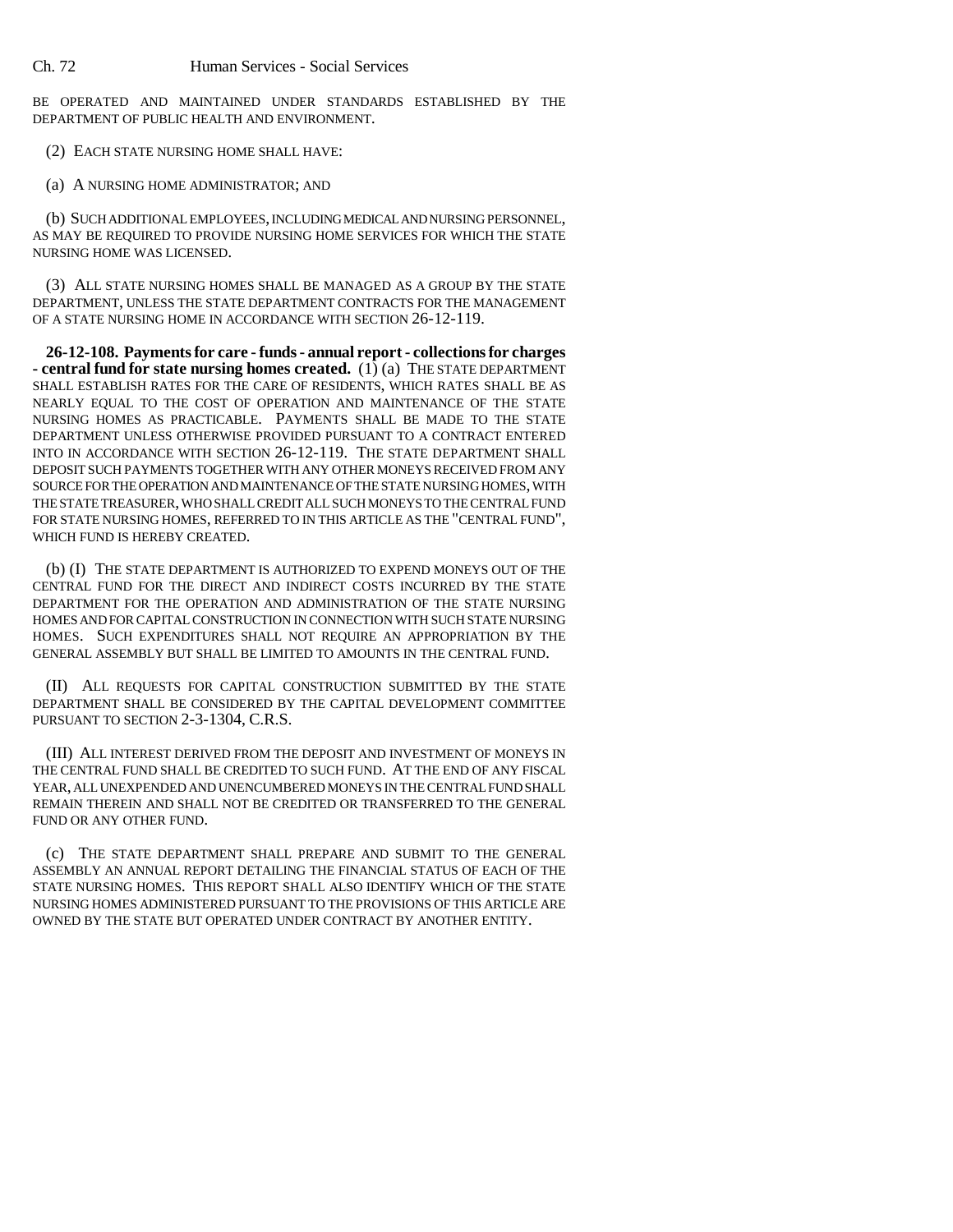(2) IT IS LAWFUL FOR EACH STATE NURSING HOME AND THE COLORADO STATE VETERANS CENTER TO DEPOSIT MONEYS BELONGING TO THE BENEFIT FUND ESTABLISHED PRIOR TO JULY 1, 1985, AND ALL DONATIONS OR OTHER VOLUNTARY CONTRIBUTIONS THAT MAY BE RECEIVED ON OR AFTER THAT DATE IN ANY MANNER FOR THE BENEFIT OF RESIDENTS OF EACH STATE NURSING HOME AND THE COLORADO STATE VETERANS CENTER IN AN INTEREST-BEARING ACCOUNT WITH A FEDERALLY INSURED FINANCIAL DEPOSITORY PURSUANT TO SECTION 24-75-603, C.R.S. WITHDRAWALS FROM SUCH ACCOUNTS SHALL BE MADE ONLY FOR THE BENEFIT, AID, AND ASSISTANCE OF RESIDENTS OF EACH STATE NURSING HOME OR THE OCCUPANTS OF THE COLORADO STATE VETERANS CENTER, INCLUDING RECREATIONAL EQUIPMENT AND FACILITIES.

(3) THE EXECUTIVE DIRECTOR MAY, IN THE NAME OF THE PEOPLE OF THE STATE OF COLORADO AND THROUGH THE ATTORNEY GENERAL, INSTITUTE AND MAINTAIN ACTIONS AT LAW FOR THE COLLECTION OF CHARGES DUE FROM RESIDENTS OF STATE NURSING HOMES AND THE COLORADO STATE VETERANS CENTER, OR SAID RESIDENTS' CONSERVATORS, GUARDIANS, EXECUTORS, OR ADMINISTRATORS, RESULTING FROM THE FAILURE, NEGLECT, OR REFUSAL OF SAID PERSONS TO PAY SUCH CHARGES.

**26-12-109. County chargeability.** FOR THE PURPOSES OF THIS PART 1, A RESIDENT IN ANY STATE NURSING HOME SHALL BE A CHARGE FOR PUBLIC ASSISTANCE PURPOSES TO THE COUNTY IN WHICH SUCH STATE NURSING HOME IS LOCATED.

**26-12-110. Declaration of policy - enterprise status.** (1) ANY STATE NURSING HOME OR GROUP OF STATE NURSING HOMES SHALL CONSTITUTE AN ENTERPRISE FOR PURPOSES OF SECTION 20 OF ARTICLE X OF THE STATE CONSTITUTION SO LONG AS:

(a) THE STATE DEPARTMENT RETAINS AUTHORITY TO ISSUE ANTICIPATION WARRANTS ON BEHALF OF SUCH STATE NURSING HOME OR GROUP OF STATE NURSING HOMES; AND

(b) SUCH STATE NURSING HOME OR GROUP OF STATE NURSING HOMES RECEIVES LESS THAN TEN PERCENT OF ITS TOTAL ANNUAL REVENUES IN GRANTS FROM THE STATE AND ALL COLORADO LOCAL GOVERNMENTS COMBINED.

(2) SO LONG AS IT CONSTITUTES AN ENTERPRISE, A STATE NURSING HOME OR A GROUP OF STATE NURSING HOMES SHALL NOT BE SUBJECT TO ANY OF THE PROVISIONS OF SECTION 20 OF ARTICLE X OF THE STATE CONSTITUTION.

**26-12-111. Proposed state nursing homes - criteria.** (1) THE STATE DEPARTMENT, IN CONSULTATION WITH THE COLORADO BOARD OF VETERANS AFFAIRS, SHALL BE RESPONSIBLE FOR RECOMMENDING ANY PROPOSED SITES FOR STATE NURSING HOMES TO BE CONSTRUCTED, LEASED, OR PURCHASED ON OR AFTER JULY 1, 1998, TO THE CAPITAL DEVELOPMENT COMMITTEE AND THE JOINT BUDGET COMMITTEE. THE GENERAL ASSEMBLY SHALL BE RESPONSIBLE FOR THE SELECTION OF ANY PROPOSED SITE FOR SUCH STATE NURSING HOMES.

(2) WHEN EVALUATING A POTENTIAL SITE FOR A PROPOSED STATE NURSING HOME, THE FOLLOWING CRITERIA SHALL BE CONSIDERED:

(a) THE PROXIMITY OF THE PROPOSED FACILITY TO VETERANS AFFAIRS MEDICAL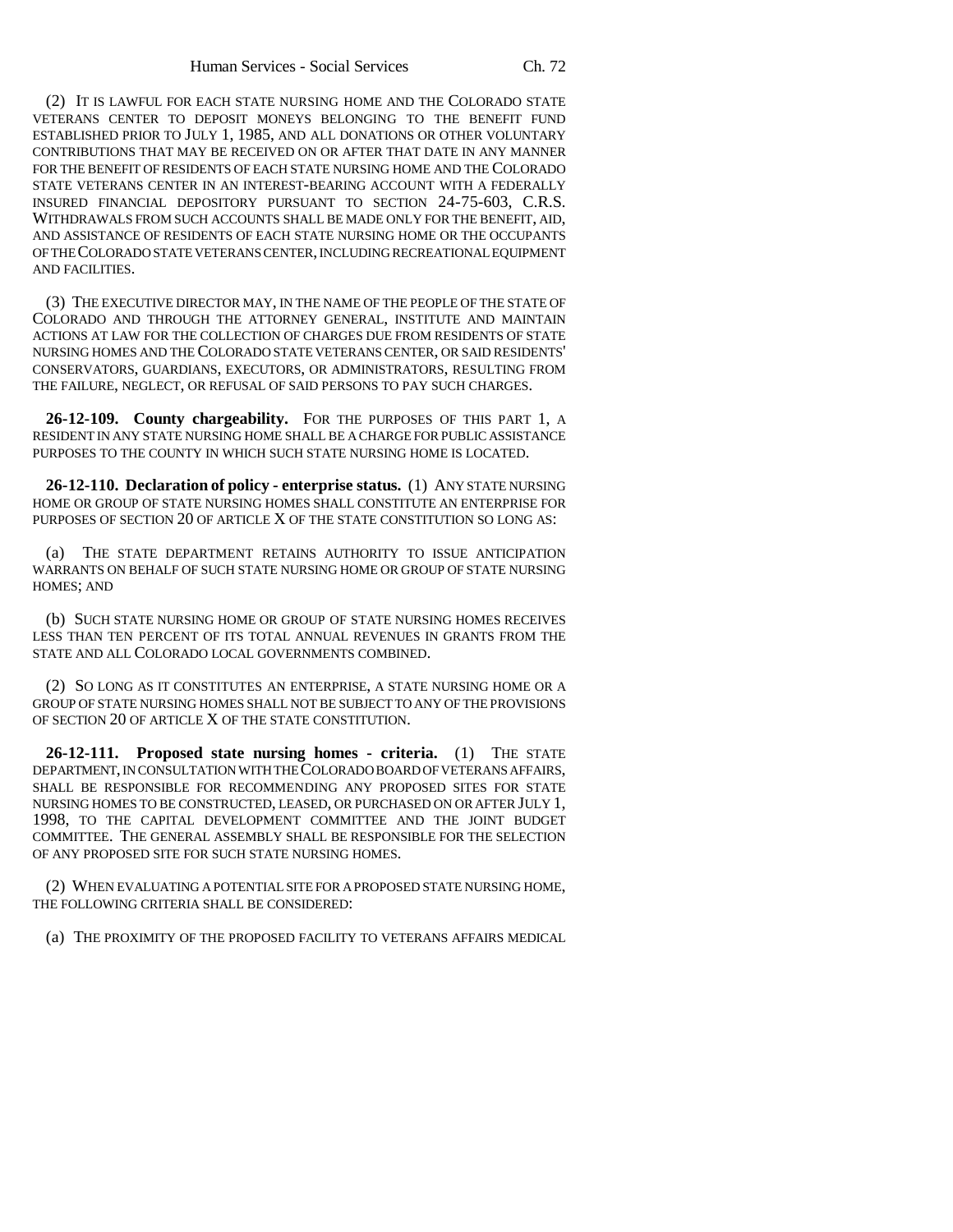SERVICES;

(b) THE IMPACT THE PROPOSED HOME WOULD HAVE UPON THE FINANCIAL VIABILITY OF STATE NURSING HOMES ALREADY IN EXISTENCE;

(c) WHETHER THERE IS AN ESTABLISHED BED NEED FOR THE PROPOSED STATE NURSING HOME BASED UPON THE LOCATION OF COLORADO VETERANS, THEIR FAMILIES, AND SUPPORT SYSTEMS.

(3) ANY STATE NURSING HOME CONSTRUCTED, LEASED, OR PURCHASED ON OR AFTER JULY 1, 1998, SHALL HAVE A BED CAPACITY OF AT LEAST ONE HUNDRED TWENTY BEDS.

(4) NO STATE VETERANS NURSING HOME SHALL BE CONSTRUCTED ON OR AFTER JULY 1, 1998, UNLESS OTHER STATE VETERANS NURSING HOMES HAVE MAINTAINED AN AVERAGE OCCUPANCY RATE OF AT LEAST EIGHTY PERCENT OVER THE SIX-MONTH PERIOD IMMEDIATELY PRIOR TO THE COMMENCEMENT OF THE CONSTRUCTION OF THE NEW STATE VETERANS NURSING HOME.

**26-12-112. Powers and duties of state department.** (1) THE STATE DEPARTMENT MAY, IN ADDITION TO THE POWERS GRANTED IN THIS ARTICLE, WHENEVER AUTHORIZED AND LOCATIONS HAVE BEEN DESIGNATED BY THE GENERAL ASSEMBLY:

(a) ESTABLISH, CONSTRUCT, OPERATE, MAINTAIN, AND IMPROVE, WITHIN THE STATE OF COLORADO, BUILDINGS AND FACILITIES, AND THE MEANS NECESSARY THERETO, FOR THE FULL EXERCISE OF THE POWERS GRANTED BY THIS ARTICLE;

(b) IDENTIFY THE RECORDS THAT THE NURSING HOME ADMINISTRATOR OF EACH STATE NURSING HOME SHALL SUBMIT TO THE STATE DEPARTMENT;

(c) SET ASIDE A SPECIAL SINKING FUND ACCOUNT IN THE CENTRAL FUND FOR THE PAYMENT OF ANTICIPATION WARRANTS AUTHORIZED BY AND ISSUED UNDER THE PROVISIONS OF SECTION 26-12-113 AND FOR THE PAYMENT OF INTEREST DUE ON SUCH WARRANTS; EXCEPT THAT THE STATE DEPARTMENT SHALL NOT PLEDGE THE GENERAL INCOME OF THE STATE OF COLORADO OR APPROPRIATIONS MADE BY THE GENERAL ASSEMBLY FOR ANY STATE NURSING HOME, NOR SHALL IT CREATE A MORTGAGE UPON THE PROPERTY BELONGING TO ANY SUCH STATE NURSING HOME, FOR THE PAYMENT OF THE PRINCIPAL OF THE WARRANTS AND INTEREST THEREON. THE STATE DEPARTMENT SHALL DEPOSIT INTO THE SINKING FUND ACCOUNT FEES AND REVENUES RECEIVED FROM RESIDENTS AT STATE NURSING HOMES SUFFICIENT TO COVER NECESSARY RESERVE ACCOUNTS AND PRINCIPAL AND INTEREST PAYMENTS, WHICH FEES AND REVENUES SHALL FIRST BE APPLIED UPON THE PAYMENT OF PRINCIPAL AND SUCH ANTICIPATION WARRANTS AND INTEREST THEREON. ANY MONEYS IN SAID SINKING FUND ACCOUNT NOT NECESSARY FOR THE RESERVE NOR FOR THE PAYMENT OF SAID PRINCIPAL AND INTEREST MAY BE MADE AVAILABLE FOR THE MAINTENANCE AND OPERATION OF SUCH STATE NURSING HOMES.

(d) ACCEPT ANY GRANTS FROM, OR PAYMENTS MADE BY, THE UNITED STATES OR ANY AGENCY OR INSTRUMENTALITY THEREOF AND RECEIVE GIFTS, LEGACIES, DEVISES, AND CONVEYANCES OF PROPERTY, REAL OR PERSONAL, THAT MAY BE MADE, GIVEN,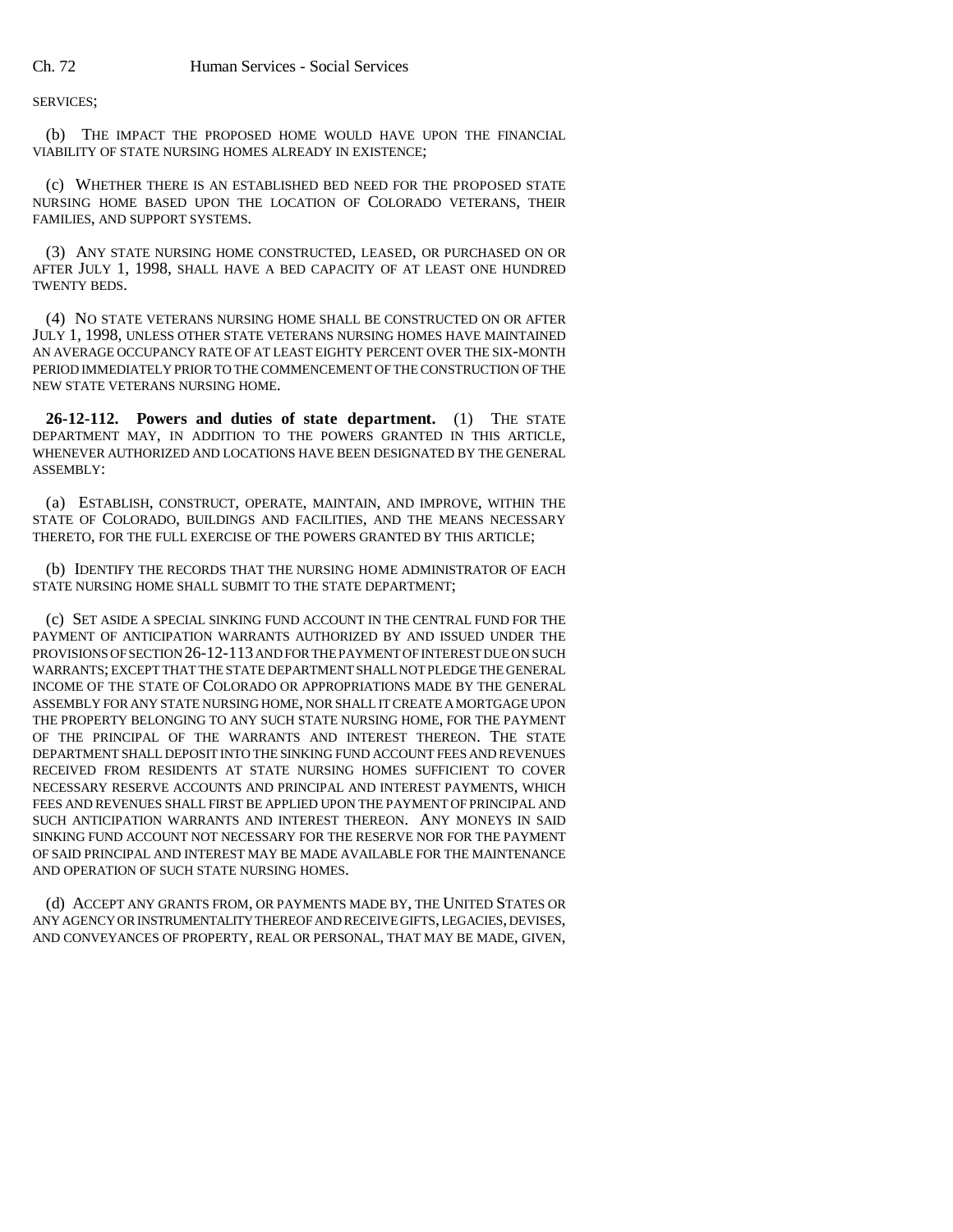TRANSFERRED PURSUANT TO A PURCHASE AND SALE, OR GRANTED TO THE STATE DEPARTMENT FOR STATE NURSING HOMES. THE STATE DEPARTMENT, WITH THE APPROVAL OF THE GOVERNOR, SHALL MAKE DISPOSITION OF SUCH PROPERTY IN THE BEST INTEREST OF THE STATE NURSING HOMES UNDER THE CONTROL AND SUPERVISION OF THE STATE DEPARTMENT.

(2) ALL TITLES TO REAL PROPERTY AND ALL IMPROVEMENTS THEREON SHALL BE VESTED IN THE STATE, AND THE TITLE DEEDS THERETO AND ALL INSURANCE POLICIES, CERTIFICATES OF WATER RIGHTS, AND OTHER EVIDENCES OF OWNERSHIP TO THE REAL PROPERTY OR IMPROVEMENTS OF SAID NURSING HOME SHALL BE DEPOSITED WITH THE STATE DEPARTMENT.

(3) NO PAYMENT SHALL BE MADE OUT OF THE STATE TREASURY OR OTHERWISE FOR ANY REAL PROPERTY DESCRIBED IN THIS SECTION UNTIL THE TITLE HAS BEEN EXAMINED AND APPROVED BY THE ATTORNEY GENERAL. EVERY SUCH DEED OF CONVEYANCE SHALL BE IMMEDIATELY RECORDED IN THE OFFICE OF THE PROPER COUNTY CLERK AND RECORDER AND THEREAFTER DEPOSITED WITH THE STATE DEPARTMENT.

**26-12-113. Anticipation warrants - legislative declaration.** (1) (a) FOR THE PURPOSE OF DEFRAYING THE COST OF CONSTRUCTION OF NEW FACILITIES, RECONSTRUCTION OR IMPROVEMENT OF EXISTING FACILITIES, AND MAINTENANCE AND OPERATION OF SUCH FACILITIES, THE STATE DEPARTMENT MAY, WITH THE APPROVAL OF THE GOVERNOR, ISSUE ANTICIPATION WARRANTS THAT SHALL BE PAYABLE SOLELY FROM THE SINKING FUND ACCOUNT DESCRIBED IN SECTION 26-12-112, AND THE PAYMENTS AND INTEREST ON SUCH ANTICIPATION WARRANTS SHALL BE A FIRST CHARGE ON AND SHALL BE PAYABLE FROM SAID ACCOUNT.

(b) THE GENERAL ASSEMBLY HEREBY FINDS AND DECLARES THAT THE AUTHORITY TO ISSUE ANTICIPATION WARRANTS AS SET FORTH IN THIS SECTION SHALL CONSTITUTE AUTHORITY TO ISSUE REVENUE BONDS FOR THE PURPOSES OF SECTION 20 OF ARTICLE X OF THE STATE CONSTITUTION.

(2) ANY OTHER PROVISION OF THIS ARTICLE NOTWITHSTANDING, THE STATE DEPARTMENT MAY NOT ISSUE ANY ANTICIPATION WARRANTS OR OTHERWISE BORROW FUNDS FOR THE CONSTRUCTION OF ADDITIONAL STATE NURSING HOMES, UNLESS SUCH CONSTRUCTION OF ADDITIONAL STATE NURSING HOMES IS SPECIFICALLY AUTHORIZED BY LAW.

**26-12-114. Interest - term.** ALL ANTICIPATION WARRANTS ISSUED UNDER THE PROVISIONS OF SECTIONS 26-12-110 TO 26-12-118 SHALL BEAR INTEREST AT A RATE DETERMINED BY THE STATE DEPARTMENT AND SHALL BE EXECUTED IN SUCH A MANNER, SHALL BE PAID SERIALLY IN SUCH ANNUAL INSTALLMENTS, BEGINNING NOT LATER THAN TWO YEARS AND EXTENDING NOT MORE THAN TWENTY-FIVE YEARS FROM THE DATE THEREOF, AND SHALL BE EXECUTED AND PAID AT SUCH PLACE OR PLACES AS THE EXECUTIVE DIRECTOR SHALL DETERMINE.

**26-12-115. Signatures validated.** IF ANY OF THE OFFICERS WHOSE SIGNATURES OR COUNTERSIGNATURES APPEAR ON THE ANTICIPATION WARRANTS ISSUED UNDER THE PROVISIONS OF THIS ARTICLE OR COUPONS ATTACHED THERETO CEASE TO BE SUCH OFFICERS BEFORE DELIVERY OF SUCH WARRANTS, SUCH SIGNATURES AND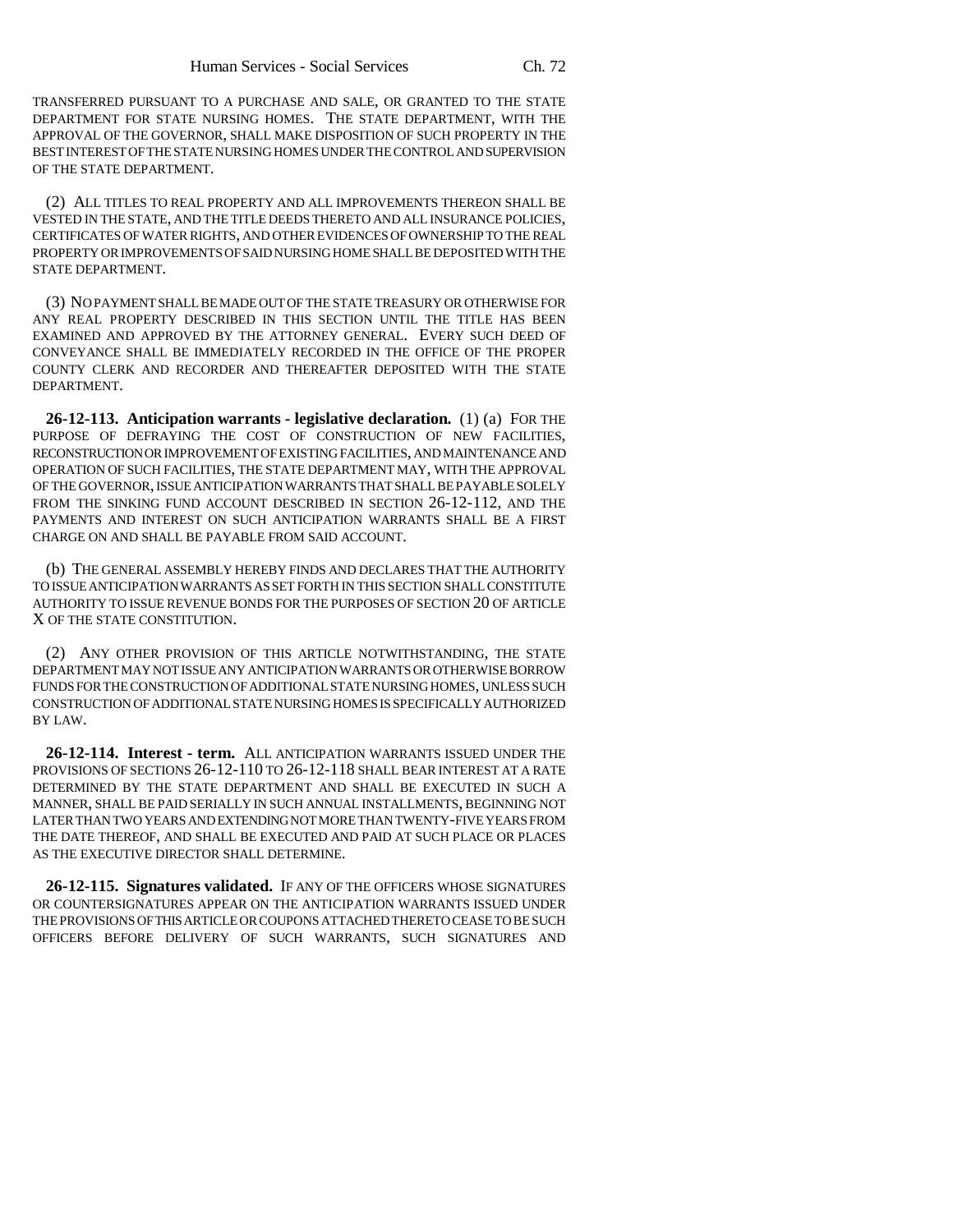COUNTERSIGNATURES SHALL NEVERTHELESS BE VALID AND SUFFICIENT FOR ALL PURPOSES WITH THE SAME FORCE AND EFFECT AS IF THEY HAD REMAINED IN OFFICE UNTIL SUCH DELIVERY.

**26-12-116. Obligations limited.** (1) NOTHING IN SECTIONS 26-12-110 TO 26-12-118 SHALL BE CONSTRUED AS TO AUTHORIZE THE STATE DEPARTMENT TO INCUR ANY OBLIGATION OF ANY KIND OR NATURE EXCEPT SUCH AS SHALL BE PAYABLE SOLELY FROM MONEYS ACCRUING TO THE SPECIAL SINKING FUND ACCOUNT CREATED PURSUANT TO SECTION 26-12-112.

(2) IT SHALL BE PLAINLY STATED ON THE FACE OF EACH ANTICIPATION WARRANT THAT IT HAS BEEN ISSUED UNDER THE PROVISIONS OF SECTIONS 26-12-110 TO 26-12-118 AND THAT IT DOES NOT CONSTITUTE AN INDEBTEDNESS OF THE GENERAL FUND OF THE STATE WITHIN THE MEANING OF ANY CONSTITUTIONAL PROVISION OR LIMITATION.

**26-12-117. Anticipation warrants legal investments.** IT IS LAWFUL FOR THE STATE OF COLORADO, ANY OF ITS DEPARTMENTS, INSTITUTIONS, OR AGENCIES, OR ANY POLITICAL SUBDIVISION OF THE STATE TO PURCHASE ANTICIPATION WARRANTS ISSUED PURSUANT TO THE PROVISIONS OF SECTIONS 26-12-110 TO 26-12-118 IF SUCH WARRANTS SATISFY THE INVESTMENT REQUIREMENTS ESTABLISHED IN PART 6 OF ARTICLE 75 OF TITLE 24, C.R.S.; EXCEPT THAT THE STATE, ITS DEPARTMENTS, INSTITUTIONS, OR AGENCIES, OR ANY OF ITS POLITICAL SUBDIVISIONS SHALL NOT INVEST MORE THAN TWENTY PERCENT OF THE TOTAL OF ANY SPECIFIC FUND OF SUCH ENTITIES IN SUCH WARRANTS.

**26-12-118. Order of payment of warrants.** THE ANTICIPATION WARRANTS ISSUED UNDER THIS PART 1 SHALL BE SERIALLY NUMBERED AND SHALL BE PAID OFF AND RETIRED IN THE ORDER IN WHICH THEY WERE ISSUED.

**26-12-119. Contractual agreements.** (1) THE STATE DEPARTMENT IS AUTHORIZED TO CONTRACT WITH ANY PUBLIC OR PRIVATE ENTITY FOR ALL OR PART OF THE OPERATION OR MANAGEMENT OF ANY STATE NURSING HOME IN ACCORDANCE WITH THE "PROCUREMENT CODE", ARTICLES 101 TO 112 OF TITLE 24, C.R.S., AND WITH PART 5 OF ARTICLE 50 OF TITLE 24, C.R.S.

(2) ANY CONTRACT AUTHORIZED PURSUANT TO SUBSECTION (1) OF THIS SECTION SHALL SPECIFY THE ENTITY'S REPORTING RELATIONSHIP TO THE STATE AND DELINEATE RESPONSIBILITY FOR RATE CALCULATION, FINANCIAL PERFORMANCE, LIABILITY, AND COMPLIANCE WITH SECTION 20 OF ARTICLE X OF THE STATE CONSTITUTION.

**26-12-120. Intestate estate - escheat.** (1) IF A RESIDENT DIES WITHOUT LEGAL HEIRS AND WITHOUT A WILL DISPOSING OF HIS OR HER ESTATE, ALL OF THE PROPERTY, REAL AND PERSONAL, SHALL PASS TO THE STATE OF COLORADO FOR THE SOLE USE AND BENEFIT OF THE STATE NURSING HOME IN WHICH THE RESIDENT LIVED AT THE TIME OF HIS OR HER DEATH, SUBJECT TO THE PROVISIONS OF SECTION 26-4-403.3 AND SUBSECTION (2) OF THIS SECTION.

(2) (a) THE PERSONAL PROPERTY AND EFFECTS OF DECEASED RESIDENTS SHALL BE TAKEN INTO POSSESSION BY THE STATE NURSING HOME ADMINISTRATOR OF THE STATE NURSING HOME IN WHICH THE RESIDENT LIVED AT THE TIME OF HIS OR HER DEATH AND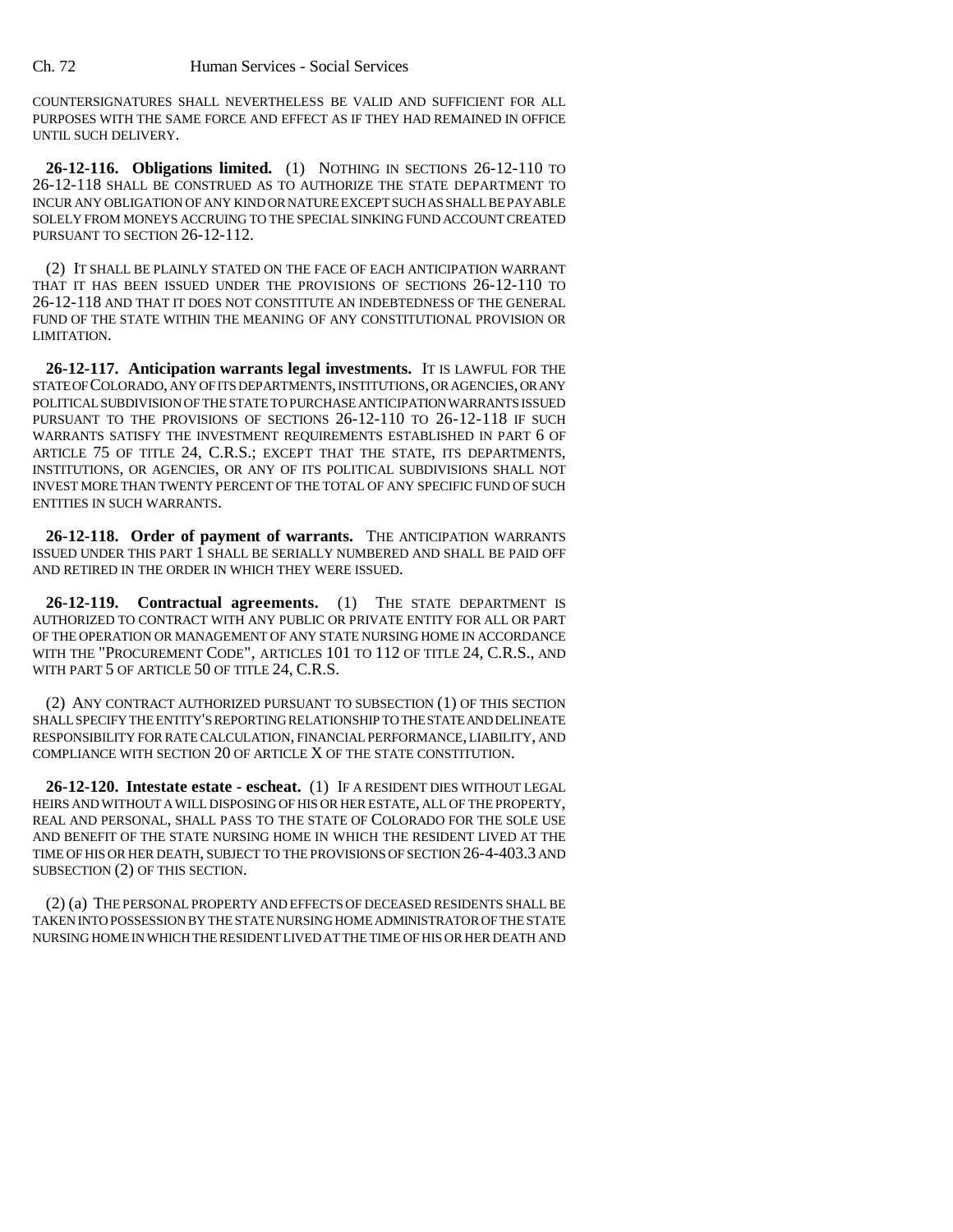HELD IN ACCORDANCE WITH THE RULES OF THE STATE BOARD.

(b) SUCH RULES SHALL PROVIDE FOR A SUFFICIENT PERIOD OF TIME NOT TO EXCEED ONE YEAR IN WHICH THE HEIRS OF A DECEASED RESIDENT MAY MAKE CLAIM TO THE DECEASED RESIDENT'S PROPERTY AND EFFECTS. IF NO CLAIM IS MADE TO THE PROPERTY, THE PROPERTY MAY BE SOLD, AND THE PROCEEDS OF THE SALE SHALL BE PLACED IN THE BENEFIT FUND CREATED BY SECTION 26-12-108(2) FOR THE PERSONAL USE AND BENEFIT OF OTHER RESIDENTS OF THE STATE NURSING HOME IN WHICH THE RESIDENT LIVED AT THE TIME OF HIS OR HER DEATH, SUBJECT TO CLAIMS AS A RESULT OF APPROPRIATE JUDICIAL PROCEEDINGS.

## PART<sub>2</sub> SPECIFIC STATE NURSING HOMES AUTHORIZED

**26-12-201. State nursing homes authorized.** (1) THERE IS HEREBY ESTABLISHED A STATE NURSING HOME, TO BE KNOWN AS THE TRINIDAD STATE NURSING HOME, TO BE LOCATED AT OR NEAR THE CITY OF TRINIDAD, COLORADO.

(2) (a) SUBJECT TO AVAILABLE APPROPRIATIONS, THERE IS HEREBY AUTHORIZED THE ESTABLISHMENT AND CONSTRUCTION OF STATE NURSING HOMES FOR VETERANS OF SERVICE IN THE ARMED FORCES OF THE UNITED STATES AND THEIR SPOUSES, SURVIVING SPOUSES, OR DEPENDENT PARENTS. EACH SUCH STATE NURSING HOME SHALL BE KNOWN AS THE COLORADO STATE VETERANS NURSING HOME, COLLECTIVELY REFERRED TO IN THIS ARTICLE AS "STATE VETERANS NURSING HOMES".

(b) STATE VETERANS NURSING HOMES SHALL BE LOCATED AT OR NEAR THE CITY OF FLORENCE, AT OR NEAR THE CITY OF WALSENBURG, AT OR NEAR THE CITY OF RIFLE, AND IN HOMELAKE.

(3) THE STATE DEPARTMENT SHALL EVALUATE ANY PROPOSED SITES FOR A STATE VETERANS NURSING HOME TO BE CONSTRUCTED, LEASED, OR PURCHASED ON OR AFTER JULY 1, 1998, IN ACCORDANCE WITH SECTION 26-12-111.

(4) THE STATE VETERANS NURSING HOMES SHALL BE DESIGNED AND CONSTRUCTED SO AS TO QUALIFY FOR FEDERAL FUNDING UNDER THE PROVISIONS OF FEDERAL PUBLIC LAW 88-450, AS AMENDED. THE STATE VETERANS NURSING HOMES SHALL BE UNDER THE CONTROL AND SUPERVISION OF THE STATE DEPARTMENT, AND THEY SHALL BE OPERATED SO AS TO QUALIFY FOR PER DIEM PAYMENTS FROM THE UNITED STATES VETERANS ADMINISTRATION UNDER THE PROVISIONS OF 38 U.S.C. SEC. 641.

**26-12-202. Walsenburg - contractual arrangement.** (1) FOR AS LONG AS THE CONTRACT IS IN EFFECT WITH THE HUERFANO COUNTY HOSPITAL DISTRICT FOR THE OPERATION OF THE WALSENBURG STATE VETERANS NURSING HOME, THE CONTRACT SHALL STATE THAT THE HOME IS A SEPARATE ENTITY FOR FINANCIAL REPORTING PURPOSES. THE CONTRACT SHALL ALSO STATE THAT THE DISTRICT IS RESPONSIBLE FOR FINANCIAL REPORTING, RATE CALCULATION, FINANCIAL PERFORMANCE, COMPLIANCE WITH ALL STATE AND FEDERAL REGULATIONS, AND COMPLIANCE WITH SECTION 20 OF ARTICLE X OF THE STATE CONSTITUTION.

(2) THE WALSENBURG STATE VETERANS NURSING HOME SHALL REMAIN A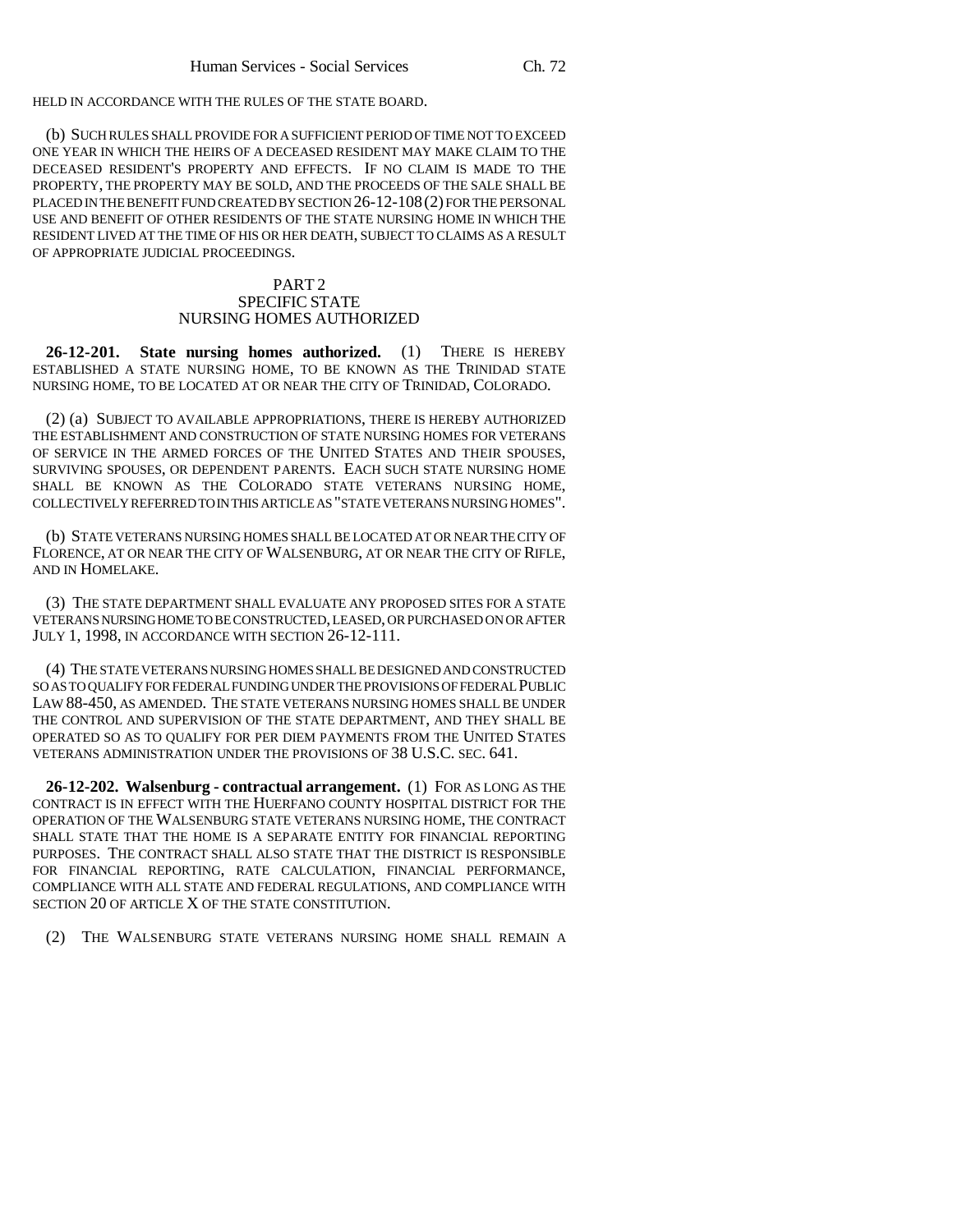STATE-OWNED ENTITY FOR PURPOSES OF QUALIFYING FOR FEDERAL VETERANS ASSISTANCE PAYMENTS AND OTHER FEDERAL VETERANS PROGRAMS.

(3) NOTHING IN THIS SECTION SHALL BE CONSTRUED AS AFFECTING THE STATE'S ABILITY TO TAKE OVER OPERATIONS OR TO CONTRACT WITH ANY OTHER ENTITY SHOULD THE CONTRACT WITH THE DISTRICT TERMINATE.

**26-12-203. The Colorado state veterans center - jurisdiction.** (1) (a) THE COLORADO STATE VETERANS CENTER, LOCATED NEAR MONTE VISTA, CONSISTING OF A STATE NURSING HOME AND A DOMICILIARY CARE UNIT, REFERRED TO IN THIS ARTICLE AS THE "CENTER", AS TRANSFERRED TO THE STATE DEPARTMENT BY THE "ADMINISTRATIVE ORGANIZATION ACT OF 1968", IS HEREBY DECLARED TO BE A STATE HOME FOR VETERANS OF SERVICE IN THE ARMED FORCES OF THE UNITED STATES AND THEIR SPOUSES, SURVIVING SPOUSES, AND DEPENDENT PARENTS.

(b) THE LEGAL EFFECT OF ANY STATUTE ENACTED PRIOR TO JULY 1, 1973, DESIGNATING SUCH INSTITUTION AS THE SOLDIERS' AND SAILORS' HOME OR THE MONTE VISTA GOLDEN AGE CENTER, OR BY ANY OTHER NAME, OR PROPERTY RIGHTS ACQUIRED AND OBLIGATIONS INCURRED PRIOR TO SAID DATE UNDER ANY OTHER NAME, SHALL NOT BE IMPAIRED HEREBY.

(2) THE CENTER SHALL BE UNDER THE CONTROL AND SUPERVISION OF THE STATE DEPARTMENT.

(3) FOR PURPOSES OF THIS SECTION, "DOMICILIARY CARE" MEANS THE PROVISION OF SHELTER, FOOD, AND NECESSARY MEDICAL CARE ON AN AMBULATORY SELF-CARE BASIS:

(a) TO ASSIST ANY INDIVIDUAL WHO IS ELIGIBLE FOR OCCUPANCY IN THE COLORADO STATE VETERANS CENTER PURSUANT TO SECTIONS 26-12-104 AND 26-12-106 AND WHO IS SUFFERING FROM AN INCAPACITATING DISABILITY, DISEASE, OR DEFECT THAT PREVENTS SUCH VETERAN FROM EARNING A LIVING, BUT THAT DOES NOT REQUIRE HOSPITALIZATION OR NURSING CARE SERVICES TO ATTAIN PHYSICAL, MENTAL, AND SOCIAL WELL-BEING; AND

(b) TO RESTORE, THROUGH SPECIAL REHABILITATIVE PROGRAMS, SUCH INDIVIDUAL TO HIS OR HER HIGHEST LEVEL OF FUNCTIONING.

**26-12-204. Sale of property.** (1) THE EXECUTIVE DIRECTOR, WITH THE APPROVAL OF THE STATE BOARD, SHALL SELL ANY REAL PROPERTY AT THE COLORADO STATE VETERANS CENTER DECLARED TO BE SURPLUS BY THE STATE BOARD TO THE HIGHEST BIDDER ON SUCH TERMS AND CONDITIONS AS ARE DEEMED APPROPRIATE BY THE EXECUTIVE DIRECTOR FOR NOT LESS THAN THE APPRAISED VALUE THEREOF, AS DETERMINED BY AN APPRAISER WHO IS A MEMBER OF THE MEMBERS APPRAISAL INSTITUTE (MAI), AND TO EXECUTE DEEDS OF CONVEYANCE OF SUCH REAL PROPERTY.

(2) UPON THE SALE OF REAL PROPERTY PURSUANT TO SUBSECTION (1) OF THIS SECTION, THE PROCEEDS SHALL BE DEPOSITED IN THE CENTRAL FUND AND APPLIED TOWARD THE RETIREMENT OF ANY OUTSTANDING ANTICIPATION WARRANTS.

**26-12-205. Burial - Colorado state veterans center.** (1) ANY VETERAN WHO